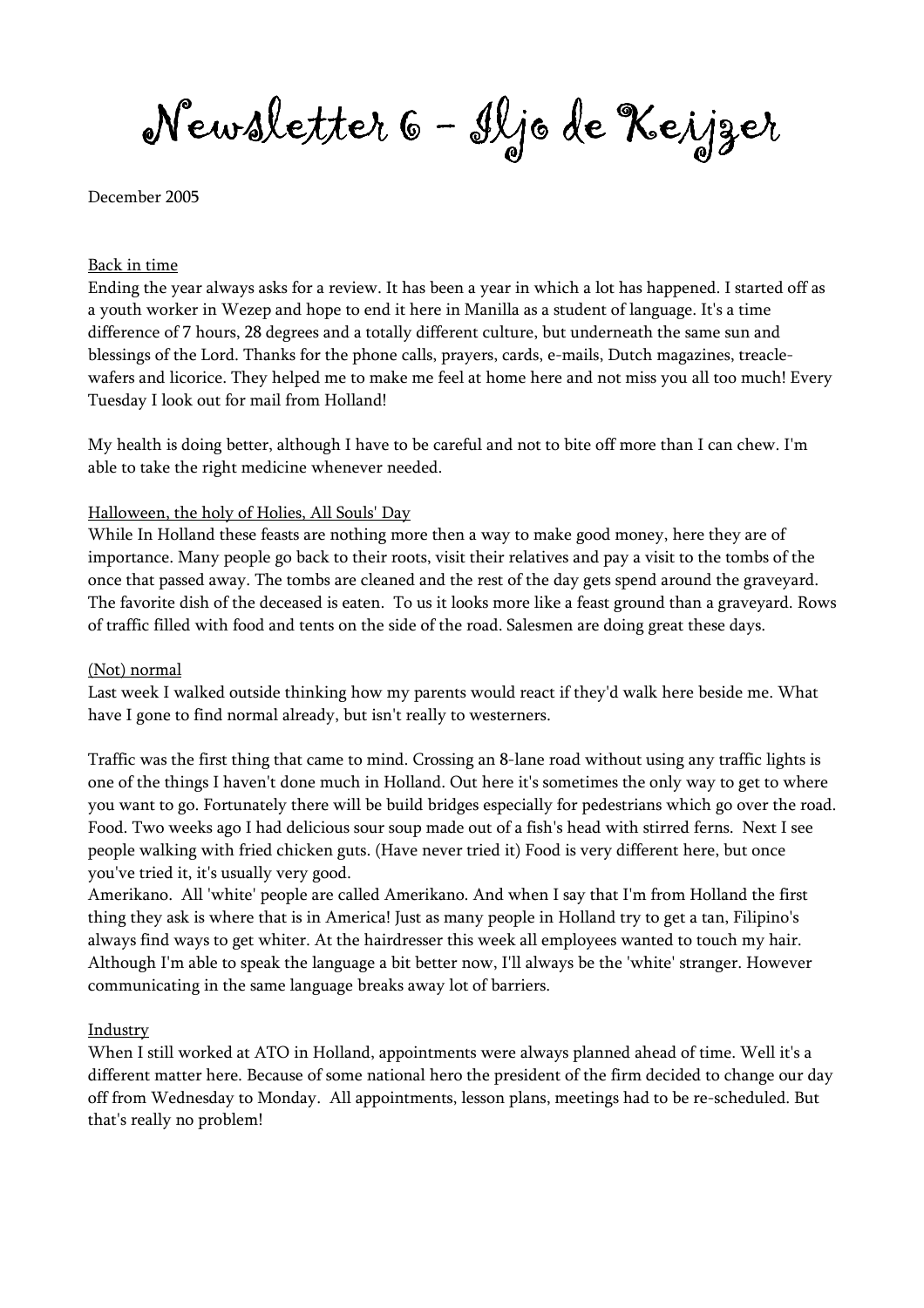# Religion

While religion in Holland is more a private mattering so that other religions aren't trampled down. Out here religion is something you can talk about on the bus. Before we went on the ferry from Batangas to Calapan a prayer was spoken and projected on TV screens. At the moment SEA-games are being held (kind of Olympic games). After introducing the most important contestants a prayer is said for good games. That's while most joining countries are Muslim or Buddhist.

# My congregation

My congregation is a 3-minute walk from my house, above a garage. We have to go to the back of the garage, go up the stairs to the roof. On the roof there is build a new roof so that we can still meet when it rains. It's a small congregation. We are all pretty much family to each other. Every last Sunday of the month, everybody takes homemade goodies along and we eat together after church. The ceremonies are in tagalong and sometimes we sing some English songs. In January we hope to go camping in Bataan; a small peninsula close by Manilla. Great times for me to get to know people more practice tagalong and learn more about the history of the Philippines.

# Study of language

I did well at my exams! All honor to God! In spite of all physical setbacks I took the exam a lot sooner than I expected. Another exam is planned before Christmas.

I wanted to tell in tagalong that I couldn't get any money because the bank was closed, instead I said that the bank was broken. My teacher looked very surprised and it took a while for me to understand that I had switched around 2 letters!

I understand a lot more and if people have patience with me I can hold a conversation. I continue practicing the language and see some progression every month.

# Project Timothy

Timothy, a student of the famous apostle Paul. Paul taught him to give guidance. That's how I want to help future leaders to become good leaders. During a time of 18 months a group of people will meet 4 times a week. In the meantime homework assignments have to be done, shortly a very intensive project. The first week went well. During the course we will focus on setting goals and how to realize them and teamwork within an organization. The group is open and we are really trying to bond with each other.

### Roommates

Here a picture of us. The cockroaches are missing, because Jeanette didn't want to hold them in front of the camera. Naomi is from England (adopted from Korea) and Jeanette is from the Philippines. She helps us with language and culture. Naomi is also a student of language just like myself. Together we have a good laugh about our language mistakes. The dog and cat are living in war and peace. In the picture I look very tall, by Filipino standards I am tall and most people have to look up to me. They find it hard to believe that I am one of the shorter people in Holland.



### Mindoro

Since my last letter I have been twice on this island to get acquainted with the Mangyan' leaders. I also visited the Bible school where I hope to start working eventually. I've been at a board meeting of mountain men church organization.